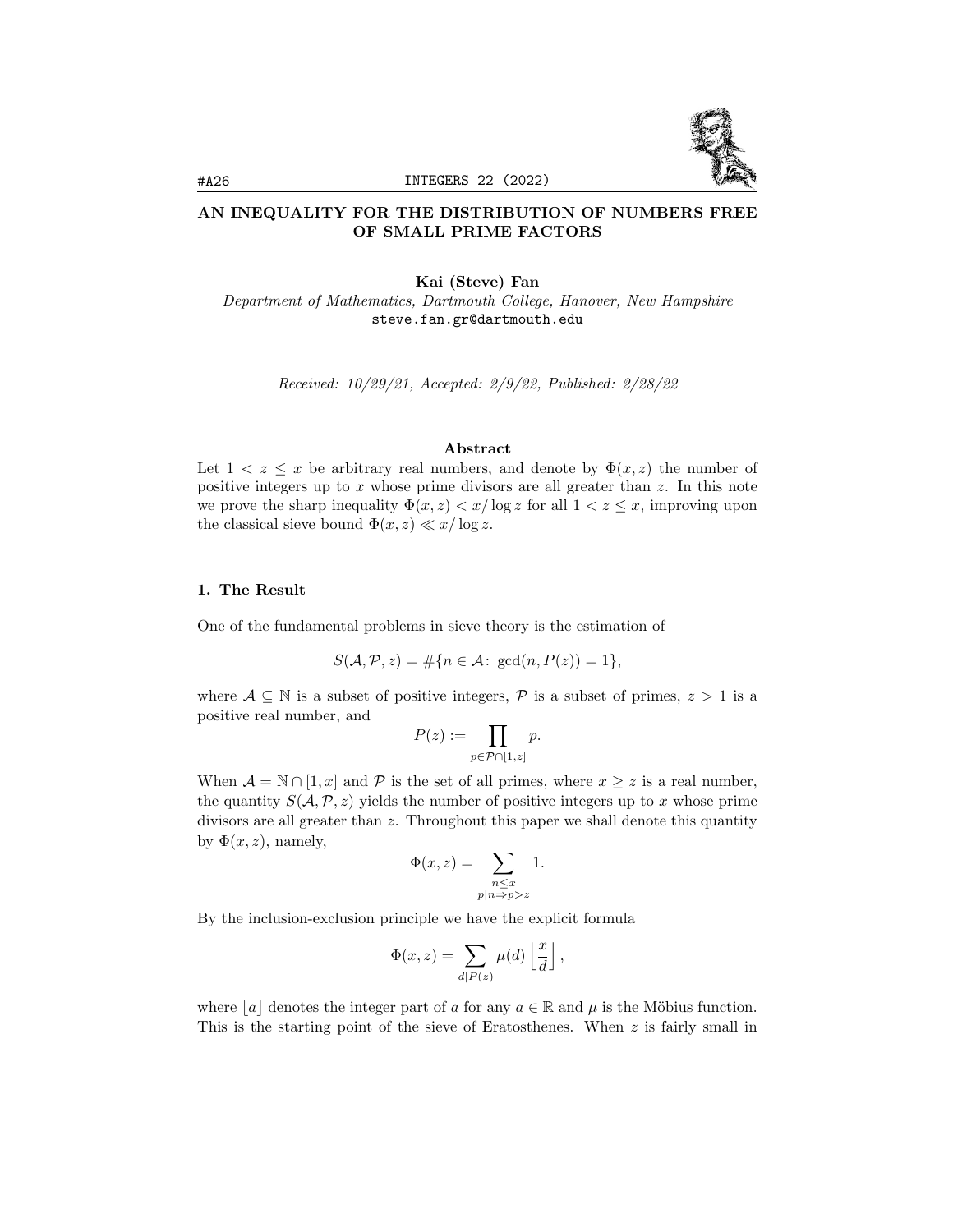comparison with x but tending to infinity, say  $z = x^{o(1)}$ , it is easy to see, by the fundamental lemma of either Brun's sieve [7, Theorem 2.5] or Selberg's sieve [7, Theorem 7.2], together with a classical theorem of Mertens [9, Theorem 429], that

$$
\Phi(x, z) \sim x \prod_{p \le z} \left( 1 - \frac{1}{p} \right) \sim \frac{e^{-\gamma} x}{\log z},\tag{1}
$$

where  $\gamma = 0.57721...$  is Euler's constant.

Around 70 years ago, Buchstab and de Bruijn studied the distribution of uncancelled elements in the sieve of Eratostenes. Setting  $u := \log x / \log z$  so that  $z = x^{1/u}$ , Buchstab [3] showed that for any fixed  $u > 1$ ,

$$
\Phi(x, z) \sim x e^{\gamma} \omega(u) \prod_{p \leq z} \left(1 - \frac{1}{p}\right) \sim \frac{\omega(u)x}{\log z}
$$

as  $x \to \infty$ , where  $\omega: [1, \infty) \to (0, \infty)$  is the Buchstab function which is defined as the unique continuous solution to the delay differential equation

$$
\frac{d}{du}(u\omega(u)) = \omega(u-1), \quad u \ge 2,
$$

subject to the initial condition  $\omega(u) = 1/u$  for  $1 \le u \le 2$ . It is convenient to extend the definition of  $\omega(u)$  by setting  $\omega(u) := 0$  for  $u < 1$ . Comparing this result with (1) we see that the asymptotic behavior of  $\Phi(x, z)$  is somewhat irregular. Maier [11] gave an interesting application of Buchstab's result to the distribution of primes in short intervals. Using the fact that  $\omega(u) - e^{-\gamma}$  changes sign in every interval of length one, he showed that for any given  $\lambda > 1$  one has

$$
\limsup_{x \to \infty} \frac{\pi (x + (\log x)^{\lambda})}{(\log x)^{\lambda - 1}} > 1,
$$
  

$$
\liminf_{x \to \infty} \frac{\pi (x + (\log x)^{\lambda})}{(\log x)^{\lambda - 1}} < 1,
$$

where  $\pi(x)$  is the prime counting function. Building on Buchstab's work, de Bruijn [1] showed, among other things, that  $\omega(u) \to e^{-\gamma}$  as  $u \to \infty$  and that

$$
\Phi(x,z) = \mu_z(u)e^{\gamma}x \log z \prod_{p \le z} \left(1 - \frac{1}{p}\right) + O(x \exp(-(\log z)^{3/5 - \epsilon})) \tag{2}
$$

for  $x \ge z \ge 2$ , where  $\epsilon > 0$  is any given real number and

$$
\mu_z(u) := \int_0^\infty \omega(u-v) z^{-v} \, dv.
$$

In fact,  $\omega(u)$  converges to  $e^{-\gamma}$  quite rapidly, as one can see from the graph of  $\omega(u)$ below generated by Mathematica.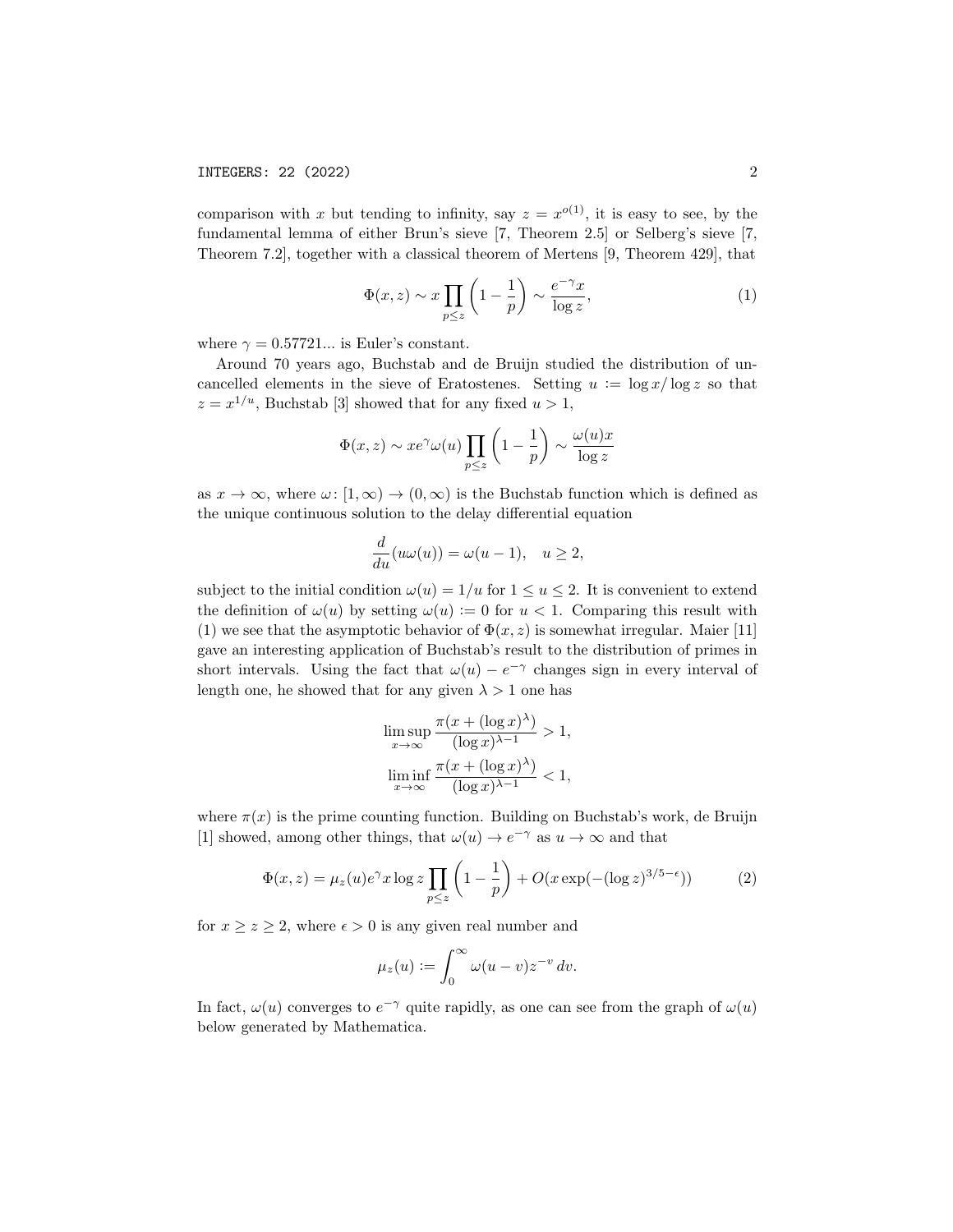

Indeed, Buchstab [3] showed that

$$
|\omega(u)-e^{-\gamma}|\leq \frac{\rho(u-1)}{u}
$$

for all  $u \geq 1$ , where  $\rho(u)$  is the Dickman-de Bruijn function which is defined to be the unique continuous solution to the delay differential equation

$$
u\rho'(u) + \rho(u-1) = 0, \quad u > 1,
$$

with the initial condition  $\rho(u) = 1$  for  $0 < u \leq 1$ . Combined with an estimate of de Bruijn on  $\rho(u)$  [2, Equ (1.8)] this shows that  $|\omega(u) - e^{-\gamma}|$  is

$$
\leq \exp\left(-u\left(\log u + \log\log u - 1 + \frac{\log\log u - 1}{\log u} + O\left(\left(\frac{\log\log u}{\log u}\right)^2\right)\right)\right).
$$

Finer results on the asymptotic behavior of  $\Phi(x, z)$  have been found by Tenenbaum. The reader is referred to his book [14, Chapter III.6] for detailed discussions on this subject.

In the present note we are interested in upper bounds for  $\Phi(x, z)$  that are applicable in wide ranges. For instance, a theorem of Hall on the distribution of the mean values of multiplicative functions [8] allows us to obtain upper bounds when  $z$  and  $x$  are sufficiently large. To state his result, let  $f$  denote a multiplicative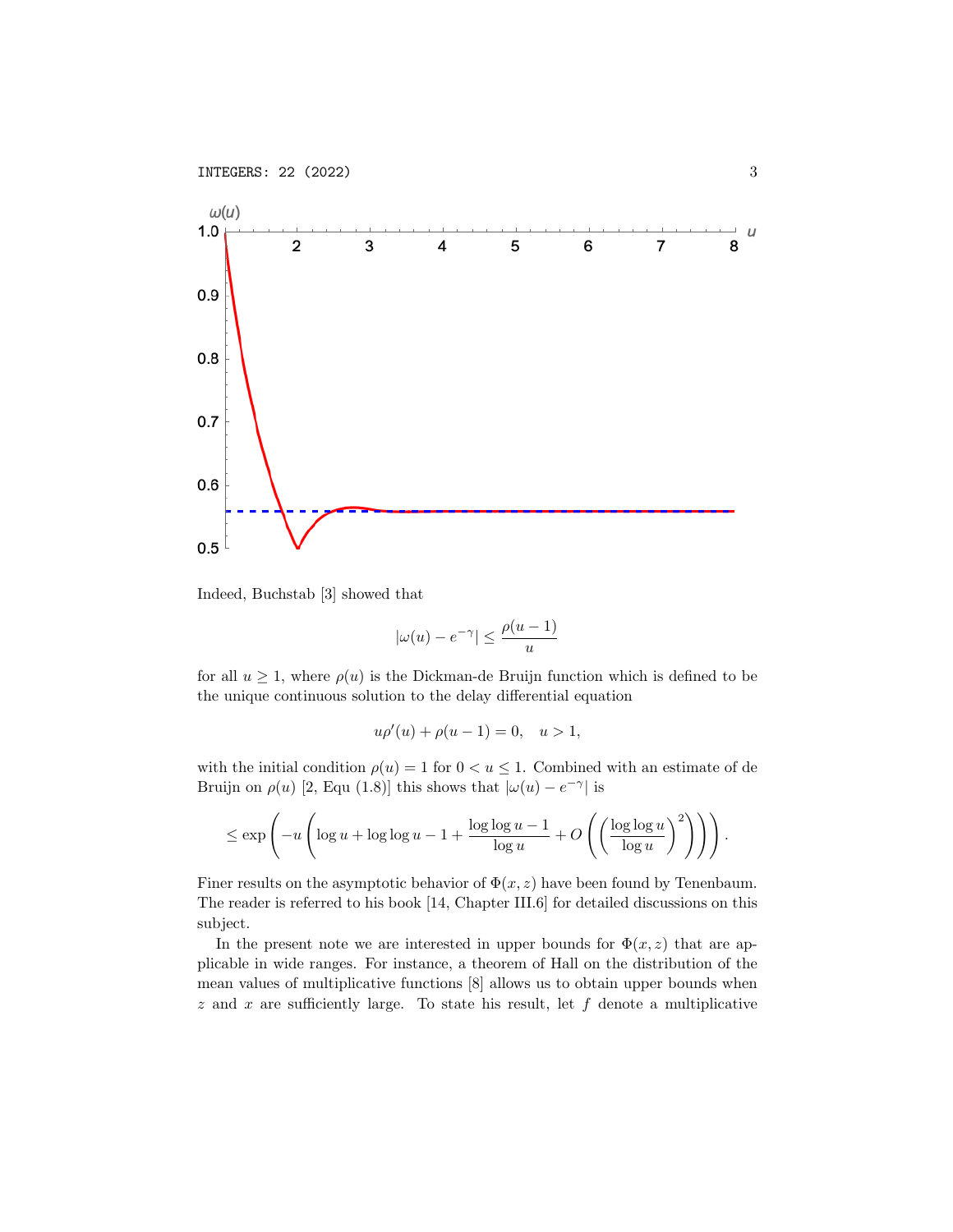function such that  $0 \le f(n) \le 1$  for all  $n \in \mathbb{N}$ , and define

$$
\Theta(f, x) := \prod_{p \leq x} \left(1 - \frac{1}{p}\right) \left(\sum_{k=0}^{\infty} \frac{f(p^k)}{p^k}\right).
$$

Hall [8] showed that

$$
\frac{1}{x} \sum_{n \le x} f(n) \le e^{\gamma} \left( 1 + O\left(\frac{\log \log x}{\log x}\right) \right) \Theta(f, x). \tag{3}
$$

This result was later improved by Hildebrand [10], and Granville and Soundararajan [5, 6] have developed a method that connects the mean values of complex multiplicative functions taking values in the closed unit disk with the continuous solutions to certain integral equations. Taking  $f$  to be the characteristic function of the set of  $n \in \mathbb{N}$  with  $gcd(n, P(z)) = 1$ , we obtain at once from (3) that for any fixed  $\epsilon > 0$ ,

$$
\Phi(x, z) \le e^{\gamma} x \left( 1 + O\left(\frac{\log \log x}{\log x}\right) \right) \prod_{p \le z} \left( 1 - \frac{1}{p} \right) < (1 + \epsilon) \frac{x}{\log z}
$$

for sufficiently large z. The object of this note is to establish the following theorem which shows that the above inequality, with the term  $\epsilon$  discarded, holds uniformly for all  $1 < z \leq x$ .

**Theorem.** For any  $1 < z \leq x$  we have

$$
\Phi(x,z) < \frac{x}{\log z}.\tag{4}
$$

Moreover, we have

$$
\Phi(x,z) < \frac{x}{\log z} - \frac{x}{2\log^2 z} \tag{5}
$$

when  $z \geq \max(3, \sqrt{x})$  and

$$
\Phi(x,z) < \frac{2x}{3\log z} \tag{6}
$$

when  $\max(2, x^{2/5}) \leq z \leq \sqrt{x}$ .

*Proof.* The case  $1 < z < 2$  is trivial, since

$$
\Phi(x) \le x < \frac{x}{\log 2} < \frac{x}{\log z}.
$$

For  $2 \leq z < 3$  we have

$$
\Phi(x, z) \le \frac{x+1}{2} < \frac{x}{\log 3} < \frac{x}{\log z}.
$$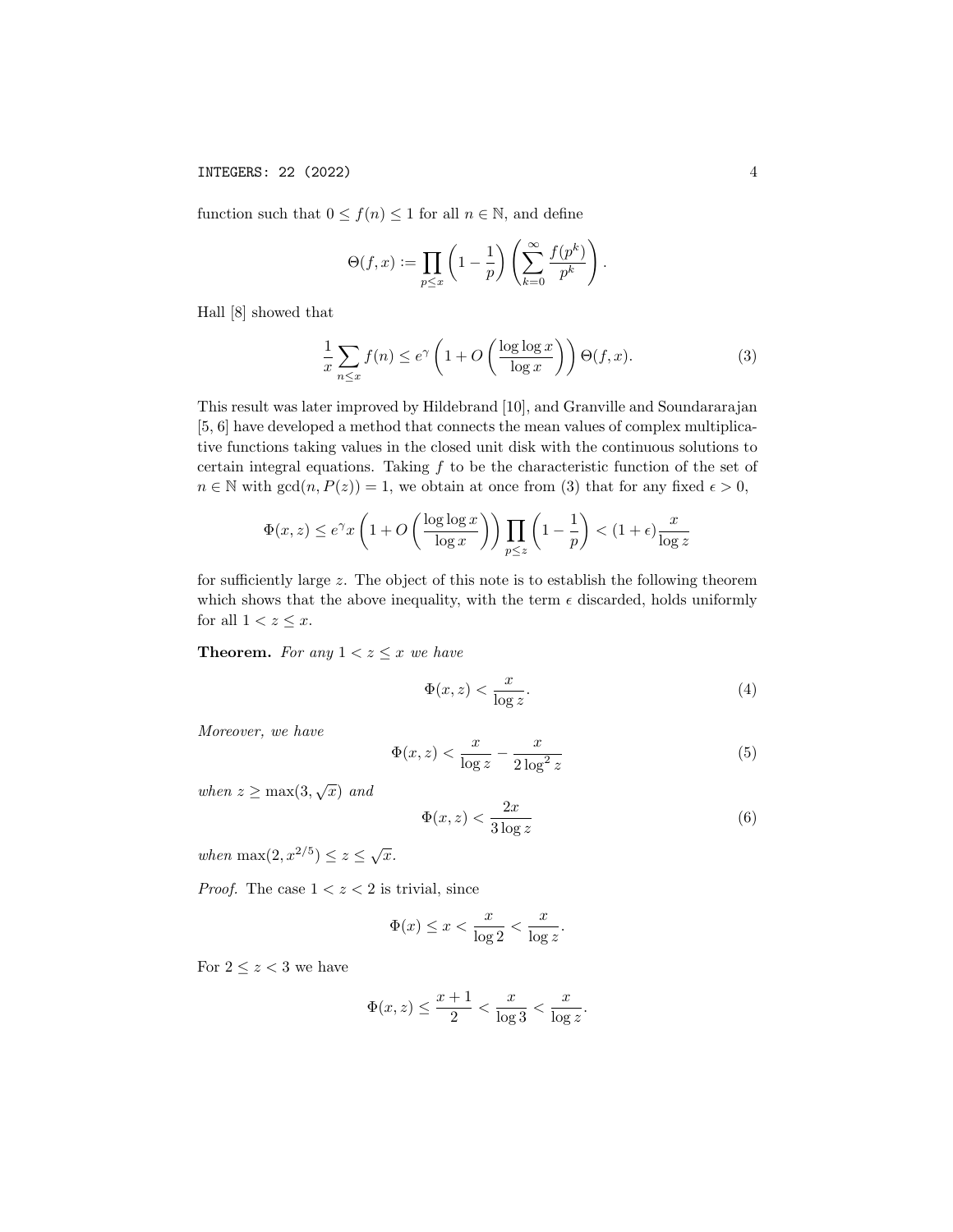INTEGERS: 22 (2022) 5

This proves (4) for  $1 < z < 3$ . To prove (6) for  $2 \le z < 3$ , note that  $x \ge 4$  and that

$$
\Phi(x, z) \le \frac{x+1}{2} < \frac{2x}{3\log 3} < \frac{2x}{3\log z}
$$

when  $x \geq 5$ . Moreover,

$$
\Phi(x, z) = 2 < \frac{2x}{3 \log 3} < \frac{2x}{3 \log z}
$$

when  $4 \leq x < 5$ . Hence (6) holds for  $2 \leq z < 3$ .

From now on we shall suppose that  $z \geq 3$ . Put  $y := x^{2/5}$ . By the arithmetic large sieve [4, Corollary 9.9] we have

$$
\Phi(x, z) \le \frac{x + z^2}{S(z)},
$$

where

$$
S(z) := \sum_{n \le z} \frac{\mu(n)^2}{\varphi(n)}
$$

and  $\varphi$  is Euler's totient function. Montgomery and Vaughan [12, Lemma 7] showed that  $S(z) \ge \log z + 1.07$  for all  $z \ge 6$ . Combining this with the precise values of  $S(z)$  for  $3 \le z < 6$ , we find that  $S(z) \ge \log z + 0.89$  for all  $z \ge 3$ . Thus we have

$$
\Phi(x, z) \le \frac{x + z^2}{\log z + 0.89} < \frac{x}{\log z}
$$

whenever  $z^2 \log z < 0.89x$ , which is easily seen to be true when  $3 \leq z \leq y$ . This proves (4) in the range  $3 \le z \le y$ .

Now we treat the case  $z \geq \sqrt{x}$ . By Theorem 1 and the associated Corollary 1 in [13] we have

$$
\Phi(x, z) = 1 + \pi(x) - \pi(z) < 1 + \frac{x}{\log x} + \frac{3x}{2\log^2 x} - \frac{z}{\log z}
$$

whenever  $x \geq 289$ . We compute

$$
\frac{\partial}{\partial z} \left( \frac{x+z}{\log z} - \frac{x}{2 \log^2 z} \right) = \frac{(z \log z - x)(\log z - 1)}{z \log^3 z}.
$$

This implies that as  $z \in [3, x]$  varies, the quantity

$$
\frac{x+z}{\log z} - \frac{x}{2\log^2 z}
$$

is minimized at  $z = z_0$ , where  $z_0 \in [3, x]$  satisfies the equation  $z_0 \log z_0 = x$ . Hence

$$
\frac{x+z}{\log z} - \frac{x}{2\log^2 z} \ge z_0 + \frac{z_0}{2\log z_0} > z_0 + \frac{z_0 \log z_0}{2\log^2(z_0 \log z_0)}.
$$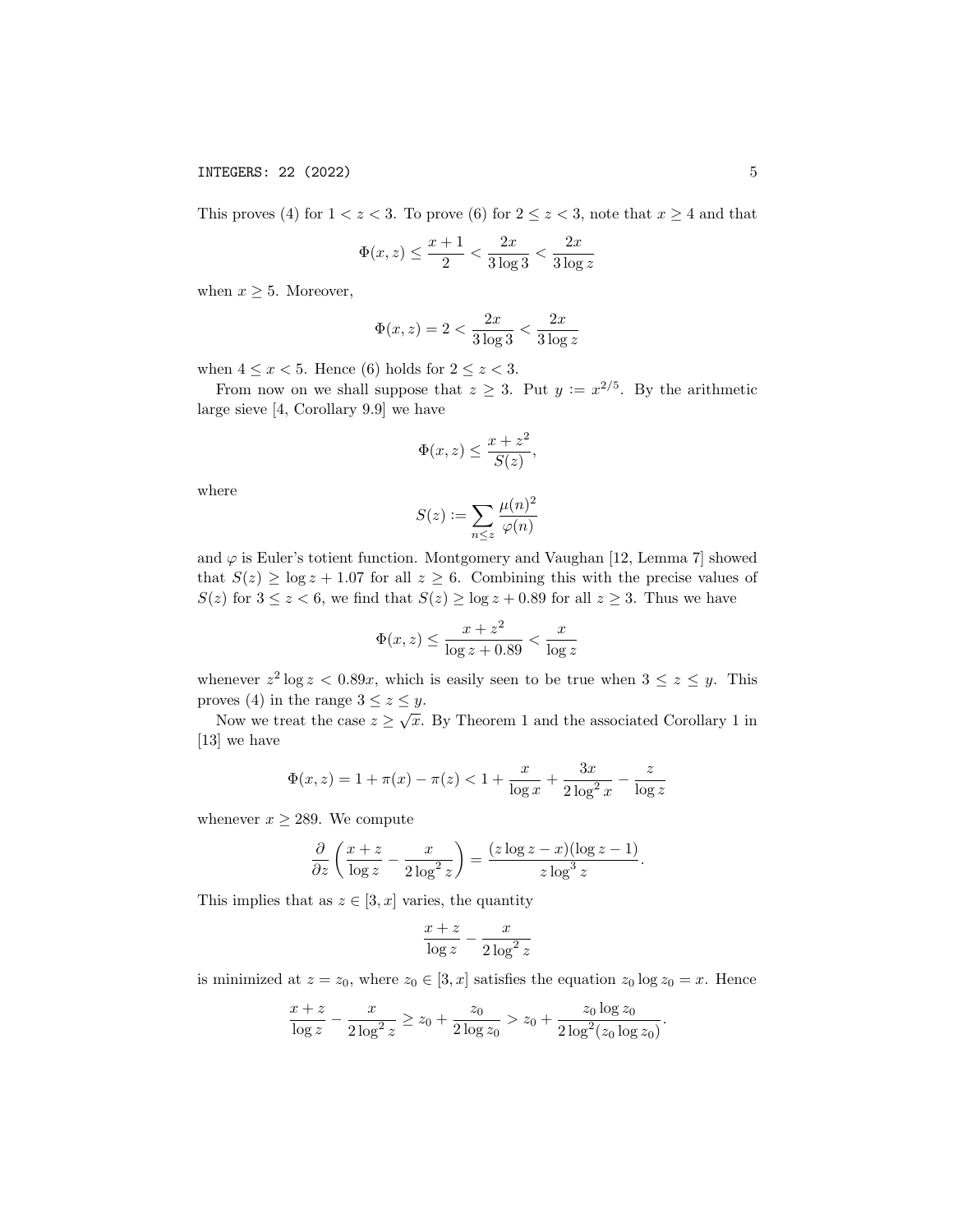#### INTEGERS: 22 (2022) 6

Now (5) will follow if we can show

$$
1 + \frac{z_0 \log z_0}{\log(z_0 \log z_0)} + \frac{3z_0 \log z_0}{2 \log^2(z_0 \log z_0)} \le z_0 + \frac{z_0 \log z_0}{2 \log^2(z_0 \log z_0)}.
$$

Simple computation shows that this is equivalent to

$$
(\log \log z_0 - 1) \log z_0 + \log^2 \log z_0 - \frac{\log^2(z_0 \log z_0)}{z_0} \ge 0,
$$

which clearly holds if  $\log \log z_0 \geq 1$  and  $(\sqrt{z_0} - 1) \log \log z_0 \geq \log z_0$ . Since  $\sqrt{t-1} >$  $\log t$  for all  $t \geq e^e$ , it suffices to have  $z_0 \geq e^e$ . Using  $z_0 \log z_0 = x$  we see that this is indeed the case when  $x \ge 289$ . It follows that (5) holds when  $x \ge 289$ . For  $x < 289$ we verify using Mathematica that

$$
1 + \pi(n) - k < \frac{n}{\log p_{k+1}} \left( 1 - \frac{1}{2 \log p_{k+1}} \right)
$$

holds for all integers  $9 \le n < 289$  and all  $p_k \in [\sqrt{n}, n)$ , where  $p_k$  is the kth prime. This implies that (5) holds for all  $3 \le x < 289$  and  $z \ge \sqrt{x}$ . We have thus proved (5) in the range  $3 \le z \le \sqrt{x}$ , and hence (4) in the same range.

It remains to consider the range  $y \leq z \leq \sqrt{x}$ , where we necessarily have  $x \geq 9$ . We first prove (4) in this range. We assume that  $x \ge 1,024$  so that  $\sqrt{x} \ge 32$ . For  $1,024 \leq x < 5,800$  we have  $y \geq 16$  and  $1/\log z > 0.230$ . It follows by the inclusion-exclusion principle that

$$
\Phi(x, z) < x \prod_{p \le 11} \left( 1 - \frac{1}{p} \right) + 16 < 0.208x + 16 < 0.230x < \frac{x}{\log z}
$$

for all  $1,024 \le x < 5,800$ . Suppose now that  $x \ge 5,800$ . Since  $y^3 > x$ , any positive integer  $n \leq x$  with all of its prime divisors greater than z must have at most 2 prime divisors. Hence

$$
\Phi(x, z) = 1 + \pi(x) - \pi(z) + \sum_{z < p \le \sqrt{x}} \sum_{p \le q \le x/p} 1. \tag{7}
$$

We have by [13, Theorem 1] that

$$
\pi(x) < \frac{x}{\log x} + \frac{3x}{2\log^2 x}
$$

and

$$
\sum_{z < p \le \sqrt{x}} \sum_{p \le q \le x/p} 1 \le \sum_{z < p \le \sqrt{x}} \pi\left(\frac{x}{p}\right) \le \sum_{z < p \le \sqrt{x}} \left(\frac{x/p}{\log(x/p)} + \frac{3x/p}{2\log^2(x/p)}\right).
$$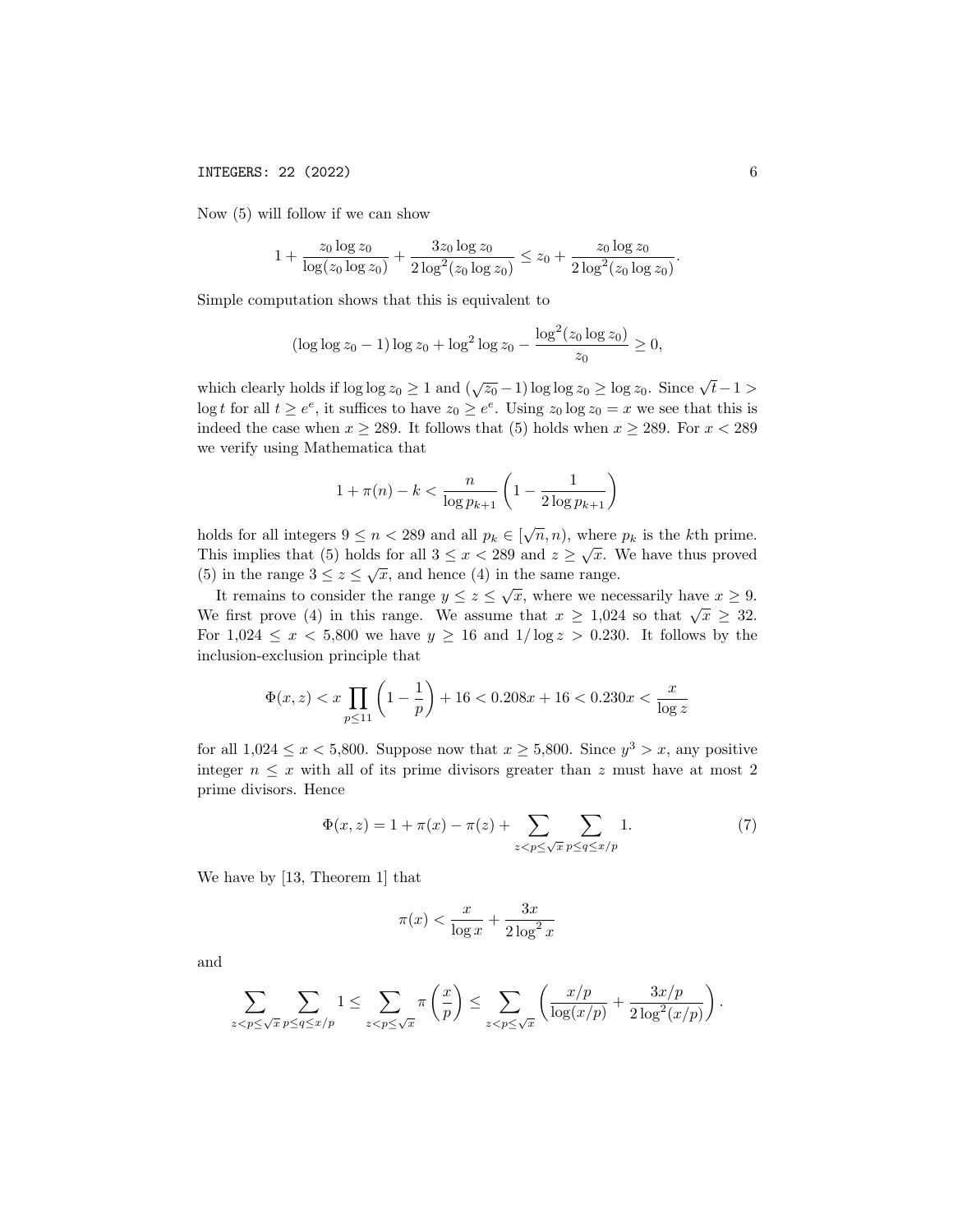INTEGERS: 22 (2022) 7

Note that  $1/(1-t) \leq 1+2t$  for all  $t \in [0,1/2]$ . Thus we have

$$
\sum_{z < p \le \sqrt{x}} \frac{x/p}{\log(x/p)} \le \frac{x}{\log x} \sum_{z < p \le \sqrt{x}} \frac{1}{p} + \frac{2x}{\log^2 x} \sum_{z < p \le \sqrt{x}} \frac{\log p}{p}.\tag{8}
$$

From Theorem 5 and its corollary in [13] it follows that

$$
\sum_{z < p \le \sqrt{x}} \frac{1}{p} \le \log \frac{\log \sqrt{x}}{\log y} + \frac{1}{\log^2 \sqrt{x}} + \frac{1}{2 \log^2 y} = \log \frac{5}{4} + \frac{57}{8 \log^2 x}.
$$

By Theorem 6 and its corollary in [13] we find that

$$
\sum_{z < p \le \sqrt{x}} \frac{\log p}{p} \le \log \sqrt{x} - \log y + \frac{1}{\log \sqrt{x}} + \frac{1}{2 \log y} = \frac{1}{10} \log x + \frac{13}{4 \log x}.
$$

Inserting these estimates in (7) gives

$$
\Phi(x,z) < 1 + \frac{6x}{5\log x} + \frac{3x}{2\log^2 x} + \frac{13x}{2\log^3 x} + \left(\frac{x}{\log x} + \frac{6x}{\log^2 x}\right) \left(\log \frac{5}{4} + \frac{57}{8\log^2 x}\right).
$$

Therefore, (4) will follow if we can show

$$
1 + \frac{3x}{2\log^2 x} + \frac{13x}{2\log^3 x} + \left(\frac{x}{\log x} + \frac{6x}{\log^2 x}\right) \left(\log \frac{5}{4} + \frac{57}{8\log^2 x}\right) \le \frac{4x}{5\log x},
$$

which is equivalent to

$$
\frac{\log x}{x} + \frac{3}{2\log x} + \frac{13}{2\log^2 x} + \left(1 + \frac{6}{\log x}\right) \left(\log \frac{5}{4} + \frac{57}{8\log^2 x}\right) \le \frac{4}{5}.
$$

Since the left side is a strictly decreasing function of  $x \in [e,\infty)$ , it is not hard to see by direct calculation that the inequality above holds for all  $x \ge 5,800$ . We have thus shown that (4) holds when  $y \leq z \leq \sqrt{x}$  with  $x \geq 1,024$ . For  $9 \leq x < 1,024$ , we confirm using Mathematica that (4) always holds in the range  $y \leq z \leq \sqrt{x}$ , finishing the proof of (4).

The proof of (6) is similar but slightly more complicated. We assume first that  $x \ge 137,550$  so that  $x^{2/5} > 113.6$ . Note that

$$
\Phi(x, z) = 1 + \pi(x) + \pi(\sqrt{x}) - 2\pi(z) + \sum_{z < p \le \sqrt{x}} \sum_{p < q \le x/p} 1. \tag{9}
$$

By Theorem 1 and its corollaries in [13] we obtain

$$
\pi(x) + \pi(\sqrt{x}) < \frac{x}{\log x} + \frac{3x}{2\log^2 x} + \frac{5\sqrt{x}}{2\log x}
$$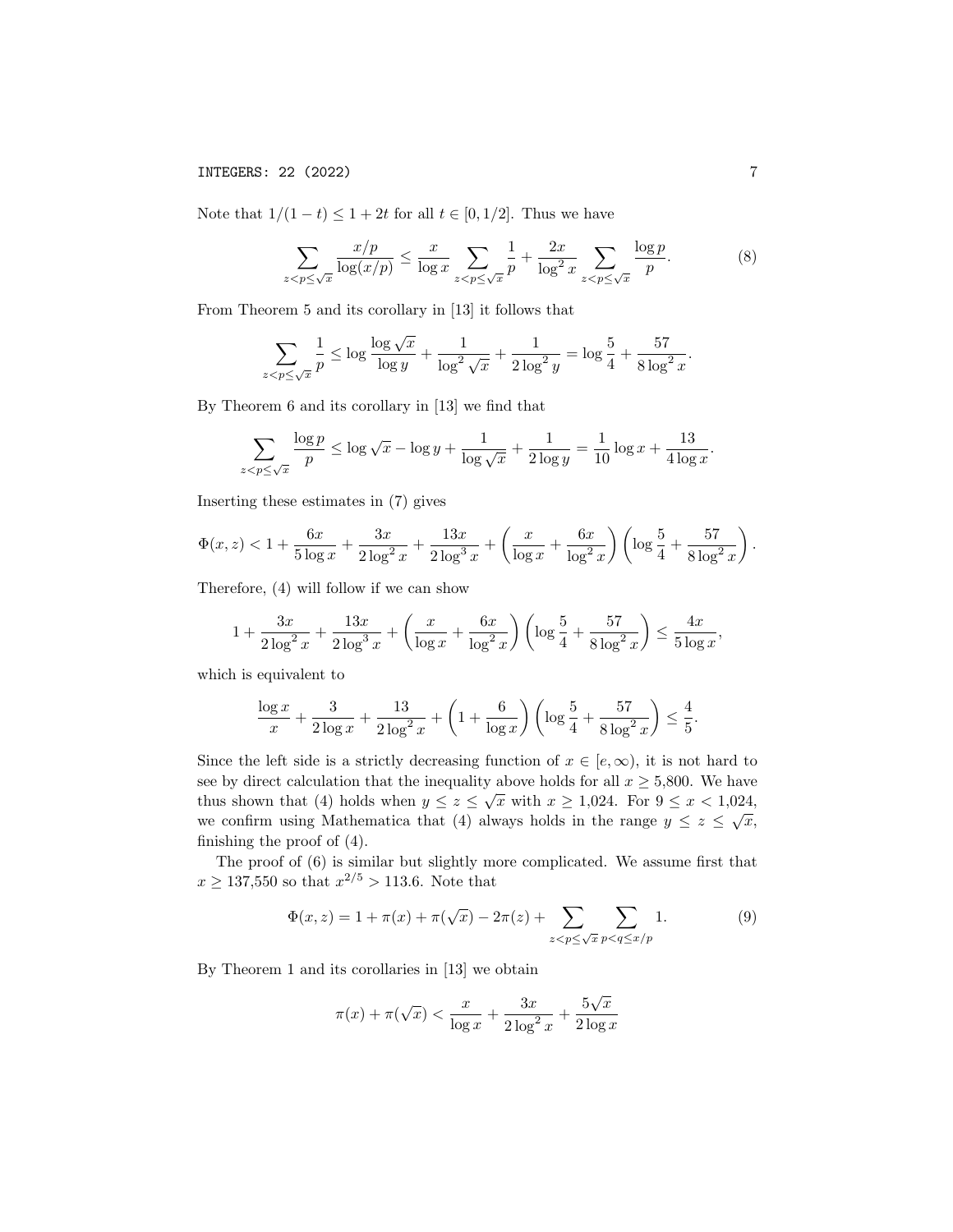and

$$
\sum_{z < p \le \sqrt{x}} \sum_{p < q \le x/p} 1 = \sum_{z < p \le \sqrt{x}} \left( \pi \left( \frac{x}{p} \right) - \pi(p) \right)
$$
\n
$$
\le \sum_{z < p \le \sqrt{x}} \left( \frac{x/p}{\log(x/p)} + \frac{3x/p}{2\log^2(x/p)} - \frac{p}{\log p} \right)
$$

From [13, Theorems 5,6] it follows that

$$
\sum_{z < p \le \sqrt{x}} \frac{1}{p} \le \log \frac{\log \sqrt{x}}{\log z} + \frac{1}{2 \log^2 \sqrt{x}} + \frac{1}{2 \log^2 y} = \log \frac{\log \sqrt{x}}{\log z} + \frac{41}{8 \log^2 x}, \quad (10)
$$

$$
\sum_{z < p \le \sqrt{x}} \frac{\log p}{p} \le \log \frac{\sqrt{x}}{z} + \frac{1}{2 \log \sqrt{x}} + \frac{1}{2 \log y} = \log \frac{\sqrt{x}}{z} + \frac{9}{4 \log x}.
$$

$$
\sum_{i=1}^{n} \frac{1}{i} \sum_{i=1}^{n} \frac{1}{i} \sum_{i=1}^{n} \frac{1}{i} \sum_{i=1}^{n} \frac{1}{i} \sum_{i=1}^{n} \frac{1}{i} \sum_{i=1}^{n} \frac{1}{i} \sum_{i=1}^{n} \frac{1}{i} \sum_{i=1}^{n} \frac{1}{i} \sum_{i=1}^{n} \frac{1}{i} \sum_{i=1}^{n} \frac{1}{i} \sum_{i=1}^{n} \frac{1}{i} \sum_{i=1}^{n} \frac{1}{i} \sum_{i=1}^{n} \frac{1}{i} \sum_{i=1}^{n} \frac{1}{i} \sum_{i=1}^{n} \frac{1}{i} \sum_{i=1}^{n} \frac{1}{i} \sum_{i=1}^{n} \frac{1}{i} \sum_{i=1}^{n} \frac{1}{i} \sum_{i=1}^{n} \frac{1}{i} \sum_{i=1}^{n} \frac{1}{i} \sum_{i=1}^{n} \frac{1}{i} \sum_{i=1}^{n} \frac{1}{i} \sum_{i=1}^{n} \frac{1}{i} \sum_{i=1}^{n} \frac{1}{i} \sum_{i=1}^{n} \frac{1}{i} \sum_{i=1}^{n} \frac{1}{i} \sum_{i=1}^{n} \frac{1}{i} \sum_{i=1}^{n} \frac{1}{i} \sum_{i=1}^{n} \frac{1}{i} \sum_{i=1}^{n} \frac{1}{i} \sum_{i=1}^{n} \frac{1}{i} \sum_{i=1}^{n} \frac{1}{i} \sum_{i=1}^{n} \frac{1}{i} \sum_{i=1}^{n} \frac{1}{i} \sum_{i=1}^{n} \frac{1}{i} \sum_{i=1}^{n} \frac{1}{i} \sum_{i=1}^{n} \frac{1}{i} \sum_{i=1}^{n} \frac{1}{i} \sum_{i=1}^{n} \frac{1}{i} \sum_{i=1}^{n} \frac{1}{i} \sum_{i=1}^{n} \frac{1}{i} \sum_{i=1}^{n} \frac{1}{i} \sum_{i=1}^{n} \frac{1}{i} \sum_{i=1}^{n} \frac{1}{i} \sum_{i=1}^{n} \frac
$$

Inserting these inequalities in (8) we obtain

$$
\sum_{z < p \le \sqrt{x}} \frac{x/p}{\log(x/p)} \le \frac{x}{\log x} \left( \log \frac{\log \sqrt{x}}{\log z} + \frac{41}{8 \log^2 x} \right) + \frac{2x}{\log^2 x} \left( \log \frac{\sqrt{x}}{z} + \frac{9}{4 \log x} \right).
$$

For  $z \in [y, \sqrt{x}]$ , define

$$
u(x,z) := \sum_{z < p \le \sqrt{x}} \left( \frac{3x/p}{2\log^2(x/p)} - \frac{p}{\log p} \right).
$$

We claim that  $u(x, z) \leq 0$  for all  $z \in [y, \sqrt{x}]$ . To prove this, let

$$
h(x,t) := 3x - \frac{2t^2(\log x - \log t)^2}{\log t}
$$

for  $t \in [y, \sqrt{x}]$ . Then

$$
\frac{\partial}{\partial t}h(x,t) = -\frac{2t((2\log t - 1)(\log x - \log t) - 2\log t)(\log x - \log t)}{\log^2 t} < 0
$$

for all  $t \in [y, \sqrt{x})$ , since the inequalities  $\log t > 1$  and  $\log x - \log t \ge \log \sqrt{x} > 2$ imply that

$$
(2\log t - 1)(\log x - \log t) - 2\log t > (\log \sqrt{x} - 2)\log t > 0.
$$

Hence as a function of t,  $h(x,t)$  is strictly decreasing on  $[y, \sqrt{x}]$ . Note that

$$
h(x,y) = 3x^{4/5} \left(x^{1/5} - \frac{3}{5} \log x\right) > 0,
$$
  

$$
h(x, \sqrt{x}) = x(3 - \log x) < 0.
$$

.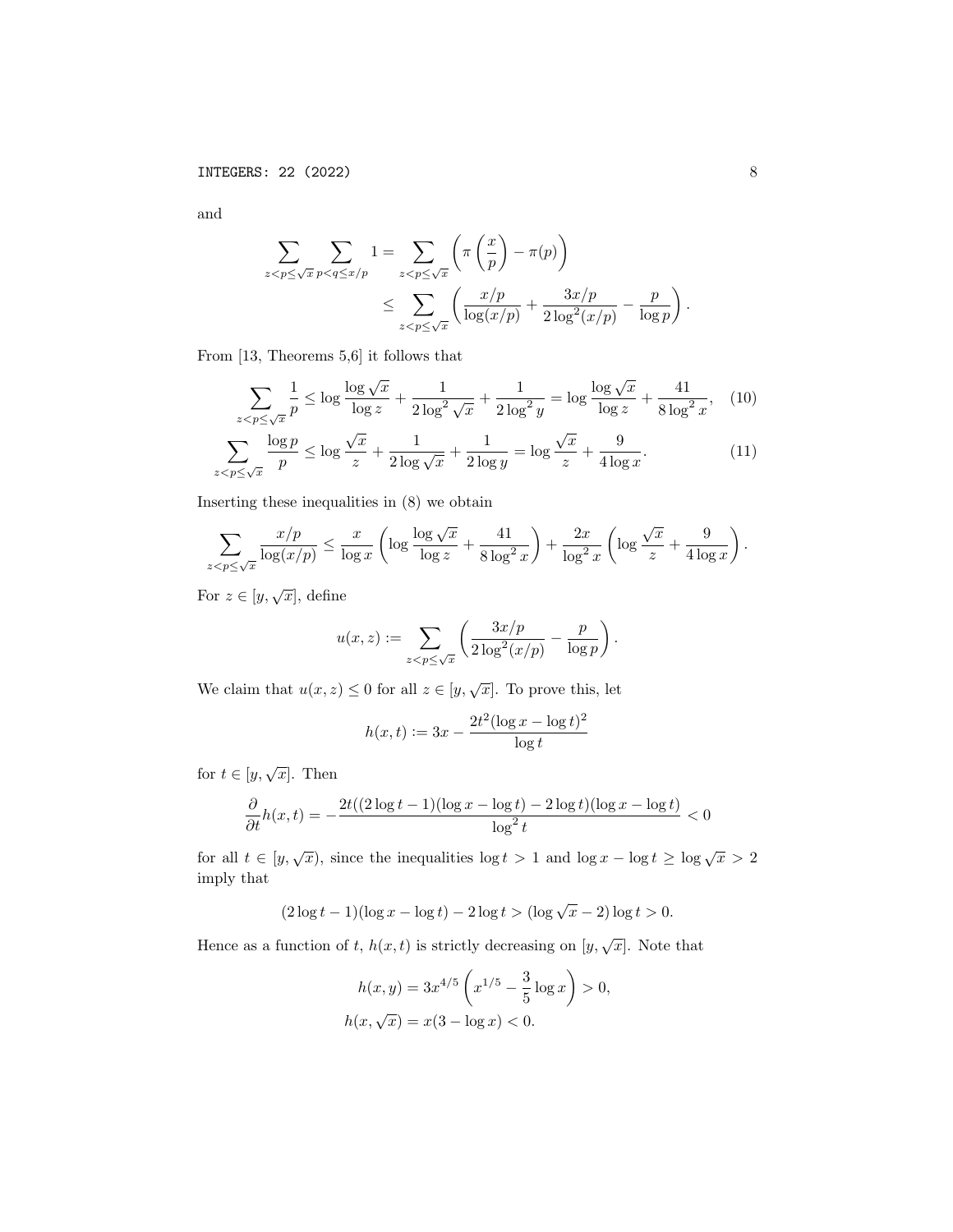Thus there exists a unique  $t_0 \in (y, \sqrt{x})$  such that  $h(x,t) > 0$  for all  $t \in [y, t_0)$  and  $h(x,t) < 0$  for all  $t \in (t_0, \sqrt{x}]$ . This implies that as a function of z,

$$
u(x,z) = \sum_{z < p \le \sqrt{x}} \frac{h(x,p)}{2p \log^2(x/p)}
$$

is decreasing on  $[y, t_0]$  and increasing on  $[t_0, \sqrt{x}]$ . It follows that

$$
u(x, z) \le \max\{u(x, y), u(x, \sqrt{x})\}
$$

for all  $z \in [y, \sqrt{x}]$ . It is trivial that  $u(x, \sqrt{x}) = 0$ . Since  $1/(1-t)^2 \le 1+6t$  for all  $t \in [0, 1/2]$ , we have

$$
\sum_{y < p \le \sqrt{x}} \frac{3x/p}{2\log^2(x/p)} \le \frac{3x}{2\log^2 x} \sum_{y < p \le \sqrt{x}} \frac{1}{p} + \frac{9x}{\log^3 x} \sum_{y < p \le \sqrt{x}} \frac{\log p}{p}.
$$

Combining this with (10) and (11) gives

$$
\sum_{y < p \le \sqrt{x}} \frac{3x/p}{2\log^2(x/p)} \le \left(\frac{3}{2}\log\frac{5}{4} + \frac{9}{10}\right) \frac{x}{\log^2 x} + \frac{447x}{16\log^4 x}.\tag{12}
$$

Applying partial summation and appealing to Theorem 1 and the affiliated Corollary 2 in [13], we have

$$
\sum_{y < p \le \sqrt{x}} \frac{p}{\log p} = \frac{\sqrt{x}}{\log \sqrt{x}} \pi(\sqrt{x}) - \frac{y}{\log y} \pi(y) - \int_{y}^{\sqrt{x}} \frac{\log t - 1}{\log^{2} t} \pi(t) dt
$$
\n
$$
> \frac{\sqrt{x}}{\log \sqrt{x}} \left( \frac{\sqrt{x}}{\log \sqrt{x}} + \frac{\sqrt{x}}{2 \log^{2} \sqrt{x}} \right) - \frac{5y^{2}}{4 \log^{2} y} - \frac{5}{4} \int_{y}^{\sqrt{x}} \frac{t(\log t - 1)}{\log^{3} t} dt.
$$

Integrating by parts we obtain

$$
\int_{y}^{\sqrt{x}} \frac{t(\log t - 1)}{\log^3 t} dt = \int_{y}^{\sqrt{x}} \frac{t}{\log t} dt = \left(\frac{t}{\log t}\right) = \frac{1}{2} \left(\frac{x}{\log^2 \sqrt{x}} - \frac{y^2}{\log^2 y}\right).
$$

It follows that

$$
\sum_{y < p \le \sqrt{x}} \frac{p}{\log p} > \frac{3x}{2 \log^2 x} + \frac{4x}{\log^3 x} - \frac{125x^{4/5}}{32 \log^2 x} > \frac{1.45x}{\log^2 x},
$$

since  $0.05 \log x > 0.59$  and

$$
\frac{0.05x}{\log^2 x} + \frac{4x}{\log^3 x} - \frac{125x^{4/5}}{32\log^2 x} > \left(4.59x^{1/5} - \frac{125}{32}\log x\right) \frac{x^{4/5}}{\log^3 x} > 0
$$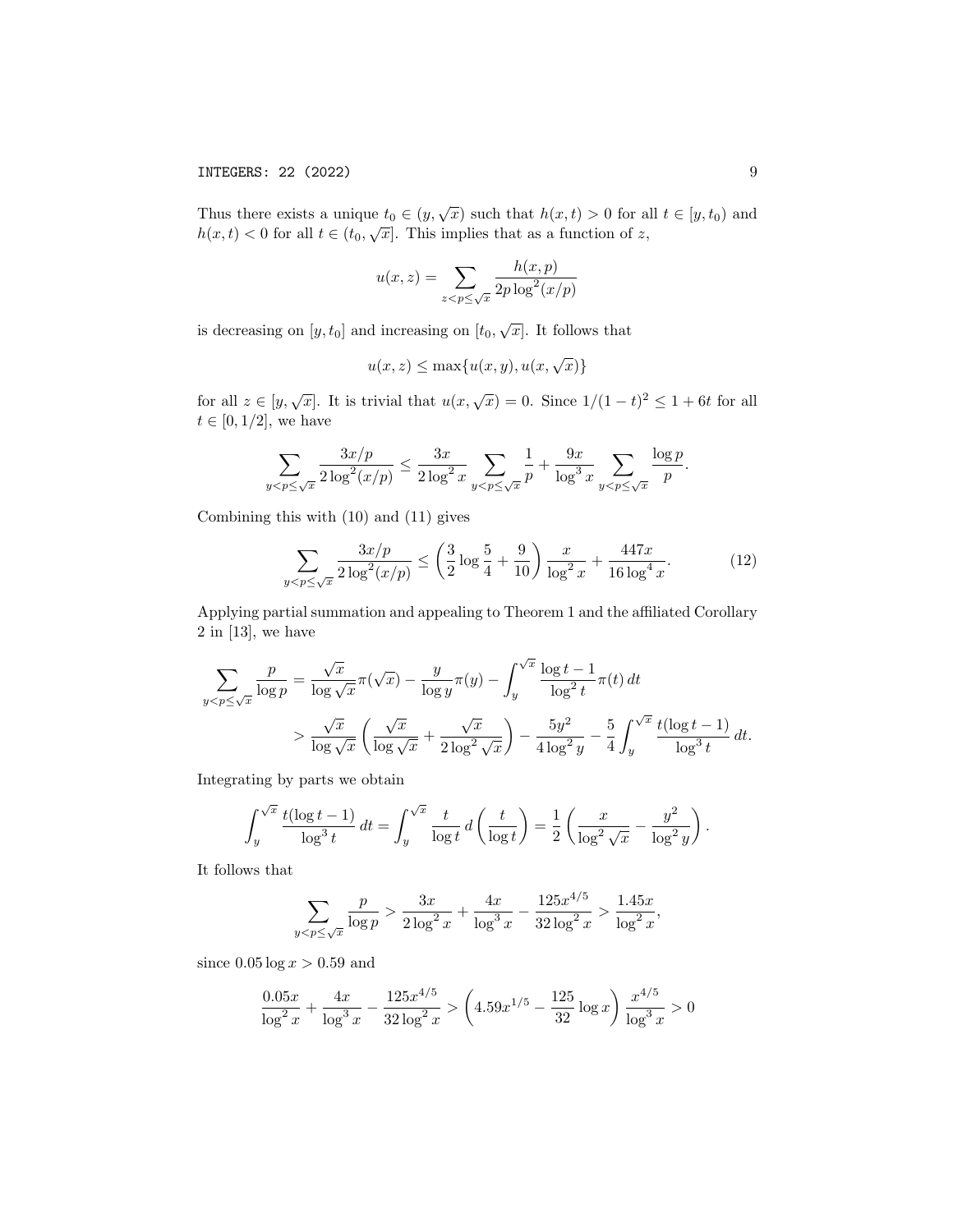for all  $x \ge 137,550$ . Together with (12) this allows us to conclude that

$$
u(x,y) < \left(\frac{3}{2}\log\frac{5}{4} - 1.45 + \frac{9}{10} + \frac{447}{16\log^2 x}\right)\frac{x}{\log^2 x} < 0.
$$

This proves our claim that  $u(x, z) \leq 0$  for all  $z \in [y, \sqrt{x}]$ . Consequently, we obtain by collecting the estimates above and using (9) that

$$
\Phi(x, z) < 1 + \frac{x}{\log x} + \frac{3x}{2\log^2 x} + \frac{5\sqrt{x}}{2\log x} + \frac{xf(x)}{\log x} - g(x, z),
$$

where

$$
f(x) := \log \frac{5}{4} + \frac{41}{8 \log^2 x} + \frac{2}{\log x} \left( \frac{1}{10} \log x + \frac{9}{4 \log x} \right) = \log \frac{5}{4} + \frac{1}{5} + \frac{77}{8 \log^2 x}
$$

and

$$
g(x, z) := \frac{x}{\log x} \log \frac{\log z}{\log y} + \frac{2x}{\log^2 x} \log \frac{z}{y}.
$$

Observe that

$$
\frac{\partial}{\partial z} \left( \frac{2x}{3 \log z} + g(x, z) \right) = \frac{x}{3z \log^2 z} Q \left( \frac{\log z}{\log x} \right) > 0
$$

for  $z \in [y, \sqrt{x}]$ , where  $Q(t) := 6t^2 + 3t - 2$ . Thus we have

$$
\frac{2x}{3\log z} + g(x, z) \ge \frac{2x}{3\log y} = \frac{5x}{3\log x}.
$$

Therefore, (6) will follow if we can show

$$
\frac{\log x}{x} + \frac{3}{2\log x} + \frac{77}{8\log^2 x} + \frac{5}{2\sqrt{x}} \le \frac{7}{15} - \log\frac{5}{4}.
$$

This holds for all  $x \ge 137,550$ . Finally, we verify using Mathematica that

$$
1 + \pi(n) + \pi(\sqrt{n}) - 2k + \sum_{i=k+1}^{\pi(\sqrt{n})} \left( \pi\left(\frac{n}{p_i}\right) - i \right) < \frac{2n}{3 \log p_{k+1}}
$$

holds for all integers  $9 \le n < 137,550$  and all  $p_k \in [n^{2/5}, \sqrt{n}]$ . Hence (6) holds in the range  $x^{2/5} \leq z \leq \sqrt{x}$ .

This completes the proof of our theorem.

 $\Box$ 

We remark that (4) is best possible in the sense that for any fixed  $\epsilon > 0$ , it is not true that  $\Phi(x, z) < (1 - \epsilon)x/\log z$  holds uniformly in the entire range  $1 < z \leq x$ . But when  $2 \leq z \leq \sqrt{x}$ , we expect that a somewhat stronger result holds, as we have seen when  $y \leq z \leq \sqrt{x}$ . It is possible to modify the proof to obtain (6) for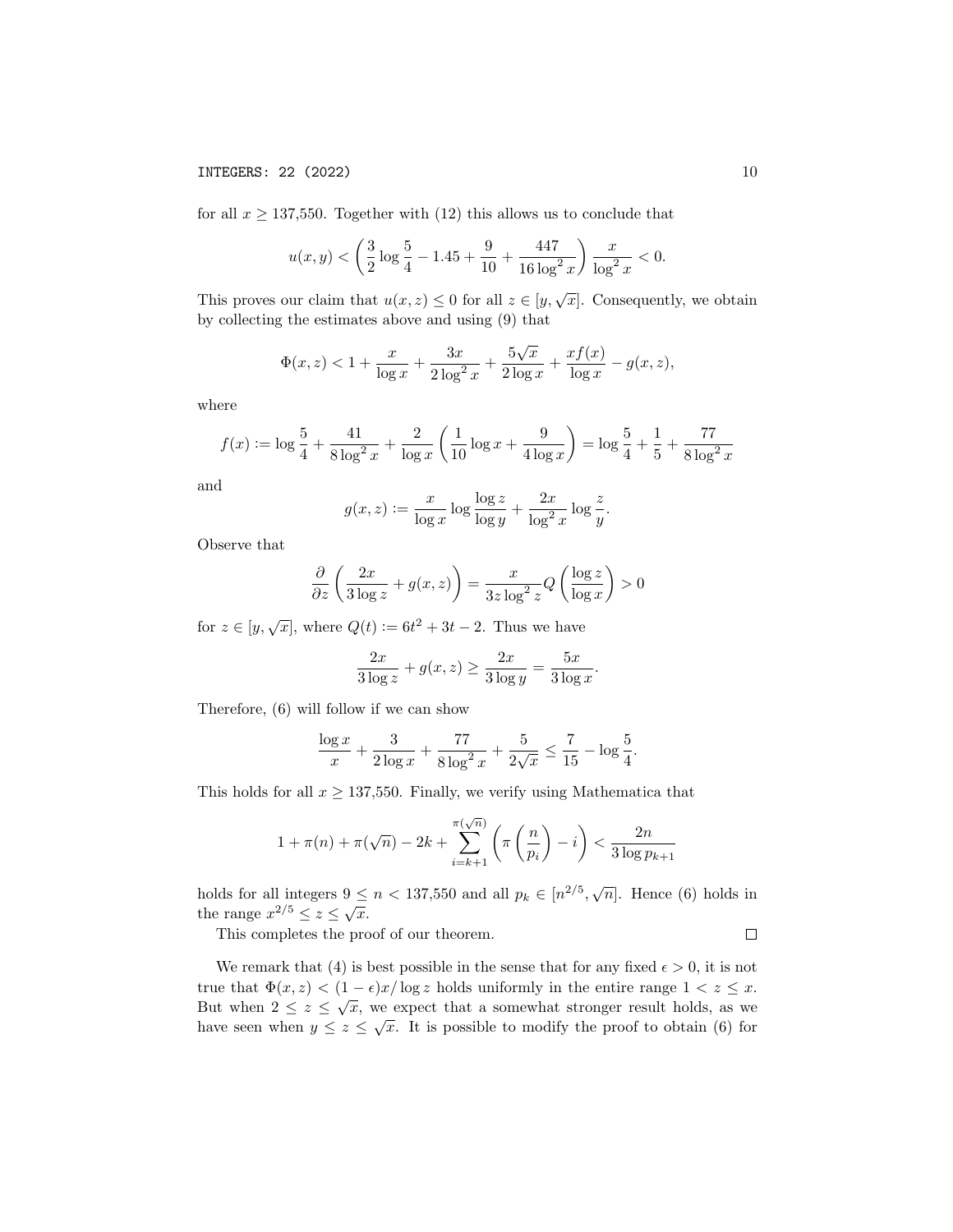all max $(2, \sqrt[3]{x}) \le z \le \sqrt{x}$ . Applying this and the large sieve to the inequality [14, Equation (III.6.17)]

$$
\Phi(x, z) \le \Phi(x, \sqrt[3]{x}) + \sum_{z < p \le \sqrt[3]{x}} \Phi\left(\frac{x}{p}, p\right) + \frac{x}{\lfloor z \rfloor},
$$

we may deduce that  $\Phi(x, z) < 0.8x/\log z$  holds uniformly in the range max $(2, \sqrt[4]{x}) \le$ we may deduce that  $\Psi(x, z) \leq 0.5x/$  log z holds difficulty in the range max(z,  $\nabla x$ )  $\leq$   $\sqrt[3]{x}$ . However, it is perhaps even true that the stronger inequality  $\Phi(x, z)$  $z \leq \sqrt{x}$ . However, it is perhaps even the that the stronger inequality  $\psi(x, z) < 0.6x/\log z$  holds uniformly in the range  $2 \leq z \leq \sqrt{x}$ , and a proof of this may require careful application of sieves in certain explicit forms. By examining the final part of the proof, we see that  $\Phi(x, z) < Cx/\log z$  holds in the range  $y \leq z \leq \sqrt{x}$  when  $x$  is sufficiently large, where

$$
C > \frac{12}{25} + \frac{2}{5} \log \frac{5}{4} = 0.56925\dots
$$

is fixed but arbitrary. Furthermore, if M denotes the maximum value of  $\omega(u)$  for  $u \geq 2$ , then de Bruijn's result (2) implies that for any fixed  $\epsilon > 0$ , we have

$$
(1/2-\epsilon)\frac{x}{\log z}<\Phi(x,z)<(M+\epsilon)\frac{x}{\log z}
$$

for all sufficiently large  $z \leq \sqrt{x}$ . It is easy to see that

$$
\omega(u) = \frac{\log(u-1) + 1}{u}
$$

for all  $u \in [2,3]$ . According to Mathematica, we should expect  $M = 0.56713...$ attained by  $\omega(u)$  at  $u = 2.76322...$  (which is the solution to the equation  $(u -$ 1)  $\log(u-1)=1$ ). It is perhaps true that for every  $\epsilon > 0$ , the inequality  $\Phi(x, z)$  $(M + \epsilon)x/\log z$  holds in the range  $2 \le z \le \sqrt{x}$  for all sufficiently large x depending on the choice of  $\epsilon$  only.

Acknowledgment. I would like to express my sincere gratitude to Prof. Carl Pomerance for communicating this interesting problem to me and providing several insightful comments and suggestions. I would also like to thank Prof. Kevin Ford for his feedback to an earlier draft of this paper.

#### References

- [1] N. G. de Bruijn, On the number of uncancelled elements in the sieve of Eratosthenes, Nederl. Akad. Wetensch. Proc. 53 (1950), 803–812.
- [2] N. G. de Bruijn, The asymptotic behaviour of a function occuring in the theory of primes, J. Indian Math. Soc. (N.S.) 15 (1951), 25–32.